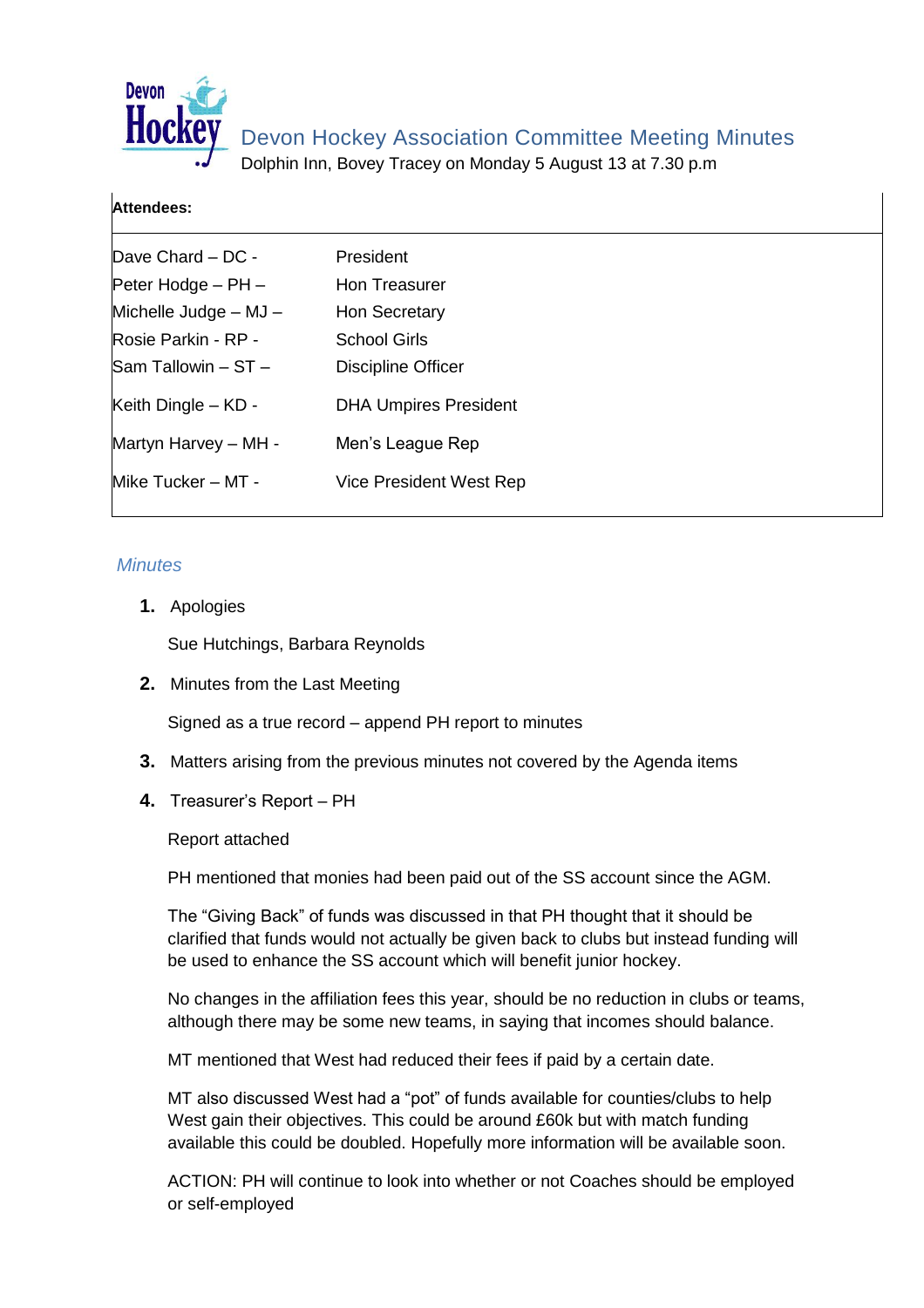DC to contact Nicky Bruce in regards to organizing a coaching session for clubs to attend. Possibly look at Okehampton to host

**5.** Secretary's Report – MJ

Affiliation and Cup entry forms to be sent out this week. MJ asked what the West fees were now for the forth coming season, it was agreed that they are the same as last year.

MJ to add an entry for Vets for both men and ladies, setting the entry age at 35. The Devon Forum discussed the possibility of changing the umpire appointment notice from 21 days to 14. KD said that this was possible as long as the dates were arranged promptly and that the appointment secretary is notified.

Devon In2Hockey dates were discussed:

Oct  $6<sup>th</sup>$ 

Nov  $24<sup>th</sup>$ 

Jan  $26<sup>th</sup>$ 

Mar 2<sup>nd</sup>

ISCA to host the  $6<sup>th</sup>$  Oct. MJ to provide dates to Peter Hammond re umpiring.

MH asked if the cup play by dates end on a Sunday. This was agreed. Finals day 12<sup>th</sup> April MJ will look to club to host.

KD mentioned having more sponsors on the website, this was discussed and the conclusion was it might be not be cost effective add one to the DHA page, plus add additional clutter to the site.

ACTION: MJ to add the dates of the next meetings to the website.

**6.** Single System Report SH

Nothing reported.

PH asked if there was any funding available if any changes post the survey were seen as needing additional support. It was suggested that as the results were not out yet, this would be discussed at the next meeting.

**7.** County Discipline Report – ST

No updates since the last report

ST mentioned the new level 1 course – KD confirmed that for Umpires in the new Club Umpire B or C will need to be assessed and will therefore be qualified

**8.** Devon Umpires Report – KD

KD reported that Liz Powel has resigned from the West Umpiring committee. There was a major concern from the West meeting that there are not enough umpires to West, particularly ladies. This will pose problems for NPUA and Premier 1 appointments this season. The Umpire Development path was discussed at the